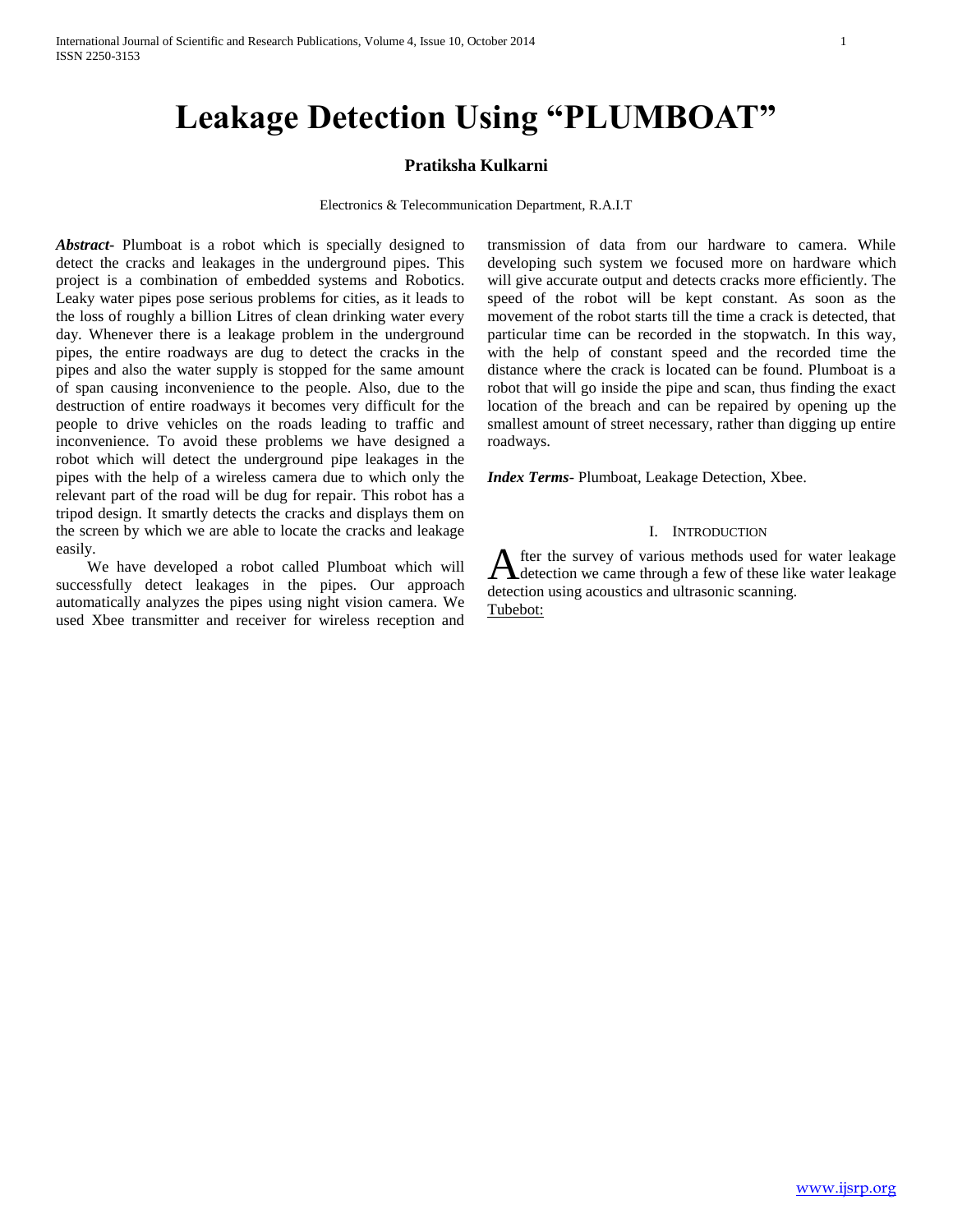## **Motion Concept**



#### Fig.1 TUBEBOT

 Leaky water pipes pose serious problems for cities, as it leads to the loss of roughly a billion liters of clean drinking water every day. A self-powering robot, called Tubebot, a maintenance robot designed for use in the piping of urban drinking water systems. Tubebot is an autonomous robot that generates electricity from the pressure of water to power itself and keep it moving. The system ultrasonically scans the whole length of the piping system and sends the data to a remote location. In this way the cracks are detected using this robot.

 Tubebot can detect defects and breaches in underground water pipes by scanning a length of the piping system and sending data to a remote location. The leak is located and can be repaired by opening up the smallest amount of street necessary, rather than breaking up roadways the entire length of the pipe. This is the zero-energy solution for detecting leaks in the water supply pipes of the urban drinking water systems of the world. Tubebot generates the electricity to power itself by harnessing the pressure that exists in the pipes. It uses turbines at either end to move through pipes and the coordination of the radial and axial expanders allows a worm-like movement through the pipe.

 It's quick at detecting and can fix almost all kinds of leaks. The Tubebot works without an additional energy supply; this is because it incorporates intelligent functionality of using the existing pressure in the pipes to move. By employing this robot, urban drinking water agencies can expect to save and conserve

this precious resource. Tubebot is designed by Kunsthochschule Berlin students; Tubebot still needs considerable research to enable it to fit into the smaller pipes leading off from main pipes of the water stations before it is available for purchase. As observed the design in the above project is such that it requires ultrasonic scanning thus making it expensive. It also requires considerable amount of research to enable it to fit into the pipes of smaller diameter.

#### **Understanding Acoustic Leak Detection:**

What are the Sounds of Water Leaks?

 Water leaks in underground, pressurized pipes may make many different sounds:

 • "Hiss" or "Whoosh" from pipe vibration and orifice pressure reduction

 • "Splashing" or "Babbling Brook" sounds from water flowing around the pipe

 • Rapid "beating/thumping" sounds from water spray striking the wall of the soil cavity

 • Small "clinking" sounds of stones and pebbles bouncing off the pipe

 The "Hiss" or "Whoosh" sound, which often sounds like constant static noise, is the only one which is always present for leaks in pipes with 30 psi or higher water pressure. The other sounds may or may not be present, and usually they are not as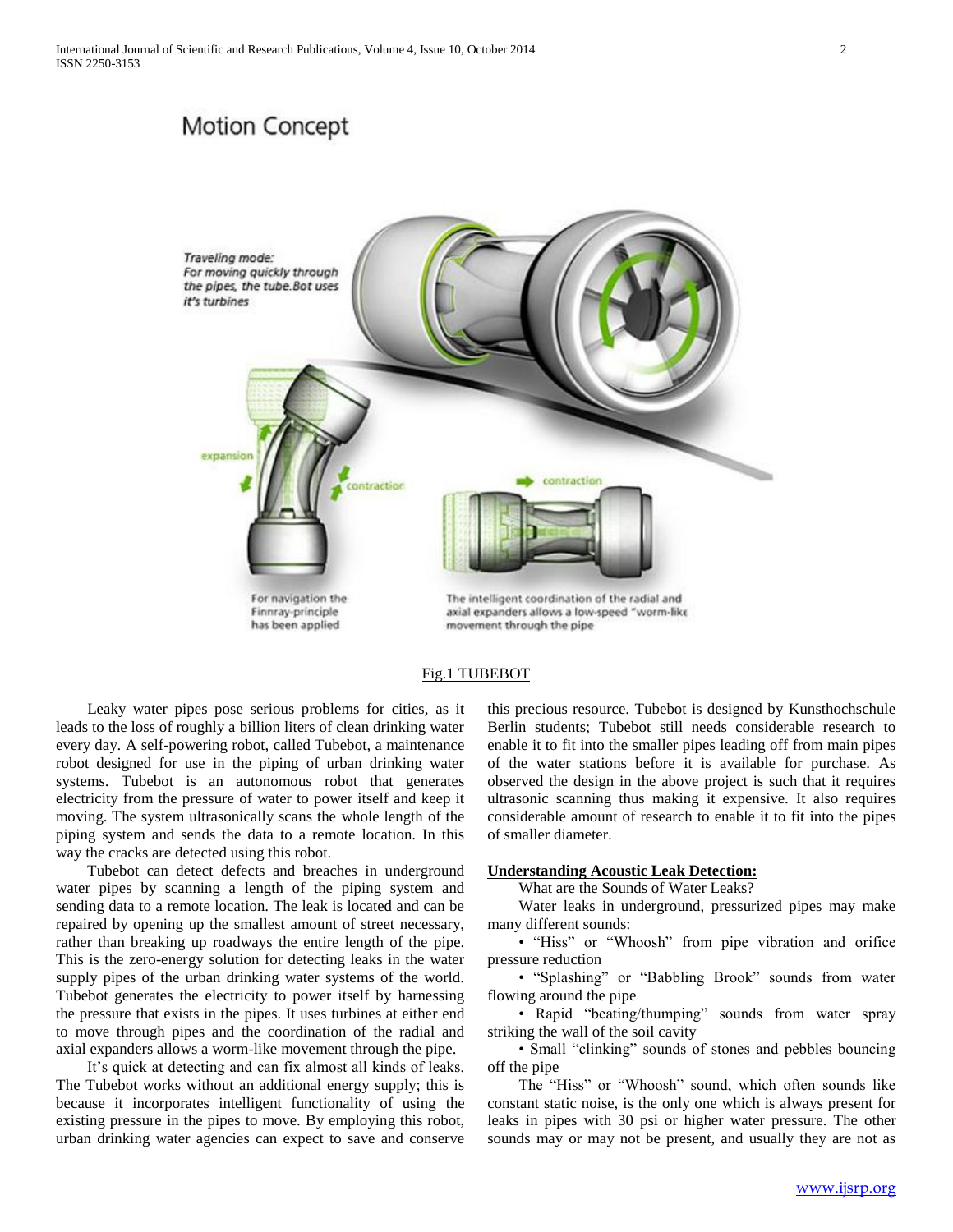loud. So, we decide "Is there a leak?" by listening for the "Hiss" or "Whoosh."



**Fig.2 Small Leak on Cast Iron Water Main**

#### What Factors Affect These Sounds?

 There are several factors that affect the loudness and the frequency range of the sounds made by water leaks transmitted on the pipes and transmitted to the surface of the ground:

- 1. Water pressure in the pipe
- 2. Pipe material and pipe diameter
- 3. Soil type and soil compaction
- 4. Depth of soil over the pipe
- 5. Surface cover: grass, loose soil, asphalt, concrete slab, etc.
- 6. The loudness or intensity of the leak sound is directly proportional to the water pressure inside the pipe (up to a limit).



cement pipes. Thus, knowledge of the pipe material is important.

- 2. Large diameter pipes, whether they are PVC, concrete, steel, or iron, transmit much less sound from water leaks than small diameter pipes. And, large diameter pipes transmit lower frequency sounds than small diameter pipes.
- 3. Sandy soil and very loose soils, particularly over a freshly buried pipe line, do not transmit the sounds of water leaks very well, nor do water saturated soils such as bogs and swamps. Hard, compacted soil transmits the sounds of water leaks best. Soil absorbs the sounds of water leaks very quickly. Leaks in water lines that are only 3 or 4 feet deep are much easier to hear at the ground's surface than leaks in deeper lines. At 7 or 8 feet deep, only very large leaks with good water pressure will produce enough noise to be heard at the surface.
- 4. Finally, the ground cover, whether it is an asphalt street, loose dirt, concrete slab, or grass lawn, also makes an important difference. Hard street surfaces and concrete slabs resonate with the sounds of the water leak, and the leak may be heard for 5 to 10 feet or more on either side of the water pipe. Grass lawns and loose dirt surfaces do not offer such a resonating plate-like surface, and their surface variations make firm contact more difficult.

#### II. PROBLEM STATEMENT

#### Tubebot:

**Pinpointing**

 As observed the design in the above project is such that it requires ultrasonic scanning thus making it expensive. It also requires considerable amount of research to enable it to fit into the pipes of smaller diameter.

#### Detection using acoustics:

 The above method is adopted in foreign countries for the detection of leakage in the underground pipes. It is also very costly since it requires the core knowledge and application of acoustics. It consists of methods wherein a human being has to hear the sounds and also study the intensity of the sounds underground. Also, the pressure and sound intensity need to be compared. Size of the pipe also needs to be considered. This method is not always accurate. Its implementation also requires a large amount of concentration. It is also very expensive.

 Assuming the issues of concern from the above projects created in the past we have come to a conclusion to design a robot that will detect the underground water leakages in the pipes with the help of a wireless night vision camera. The speed of the motion of the camera will be kept constant. The time till the crack is detected will be noted on the stopwatch and assuming the speed and the time the distance can be calculated. This robot is simple to design and very cost efficient.

### III. STUDY ANALYSIS

1. Metal pipes, such as iron mains, copper services, and steel pipes, transmit water leak sounds that are louder and higher frequency than do PVC pipes or asbestos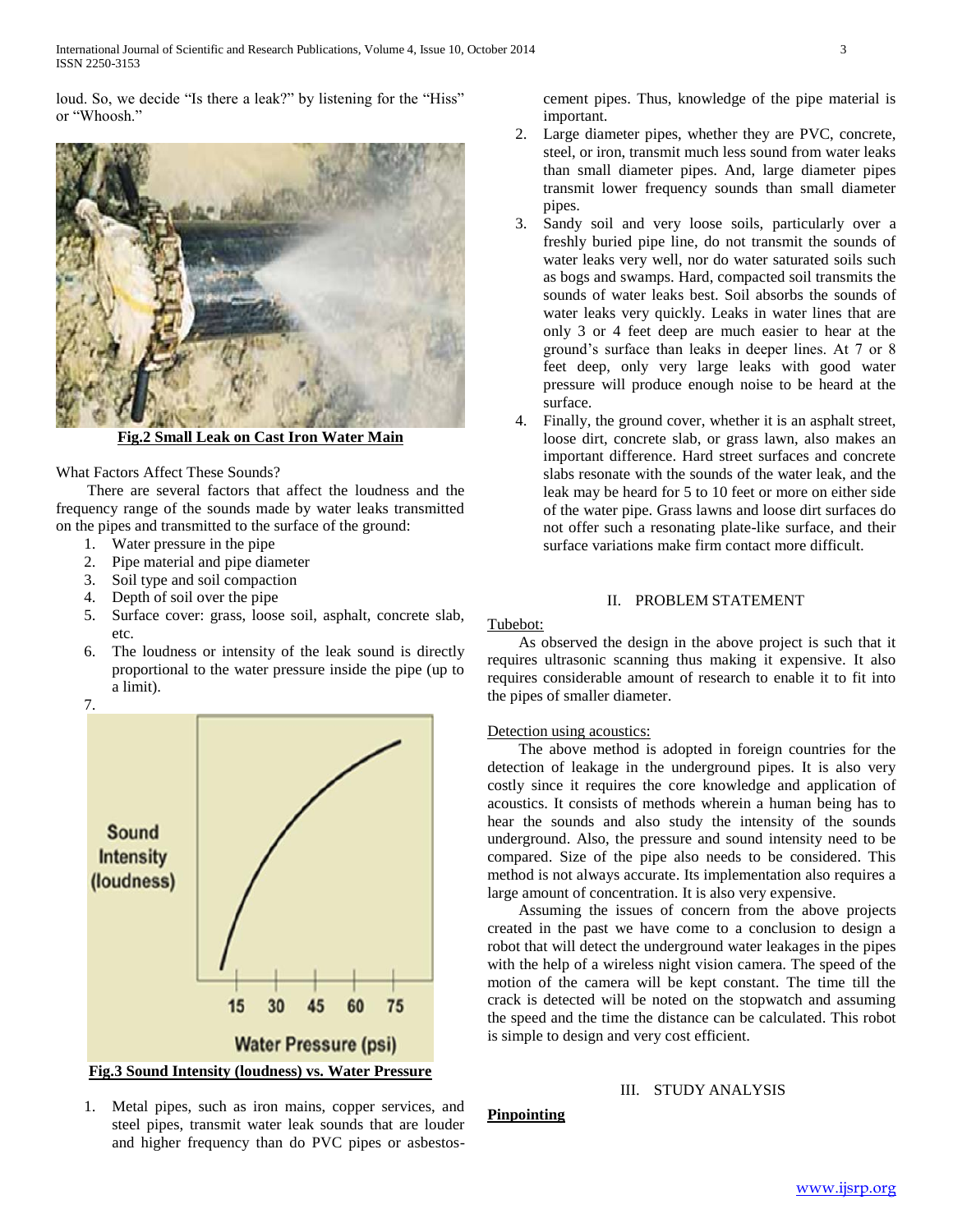1. "Water Leak Pinpointing" is the term applied to the process of pinpointing the exact leak location. For Acoustic Leak Detection, the exact leak location is usually the spot where the leak sounds are the loudest:

2. **Proposed Work** Meter **Meter** Meter **Water Leak Fig.4 Determining Water Leak Pinpointing**

- 3. To find this spot, the listener must carefully mark the location of the water line on the street after locating it exactly with a pipe and cable locator. Usually, the piping between the valve or hydrant with the loudest sound and the valve or hydrant with the second loudest sound is the section of the line that needs to be marked. The section must be accurately located and marked on the street in order for the listener to consistently listen directly over the pipe.
- 4. The listener moves the ground microphone 3 to 4 feet each time in the direction of the water line, listening, and moving closer to the water leak. While the listener is moving, he does not adjust the volume control, since the volume control must be held constant in order to make accurate comparisons. When the listener is very close to the leak, it may be impossible to decide based upon the user's hearing alone whether the leak is in one spot or in a spot 3 to 4 feet away. When this occurs, the listener must study the visible display (meter) to see if the signal is slightly stronger at one location than at another location.
- 5. The loudness of a leak heard on an asphalt street or a concrete slab depends upon the size of the leak, water pressure, and depth of the pipe. Hard, dry materials like asphalt, concrete, rock, and compacted soil transmit sounds better than wet clay, sand, or loose soil. The sounds travel further on iron and steel pipes than on PVC pipes or Poly pipes.
- 6. We have come to a conclusion to design a robot that will detect the underground water leakages in the pipes with the help of a wireless night vision camera. The

speed of the motion of the camera will be kept constant. The time till the crack is detected will be noted on the stopwatch and assuming the speed and the time the distance can be calculated. This robot is simple to design and very cost efficient.



#### **Fig.5 Plumboat**

 The aim of the project is to find out the cracks in the pipelines which will be carried out by a vehicle and the wireless camera placed on it. This is embedded based system. This will help to drive vehicle, to control its direction i.e. to move left, right, forward or backward. To capture these cracks, camera needs to be moved in particular direction. This is achieved by embedded system which controls camera positioning and movement of camera. This information is send to the control house. For transmitting as well as receiving signals, wireless transmitter and receiver are used that is XBEE. Range of XBEE which we are using is from 100m to 750m. It will capture the commands; will display images of cracked pipelines. After decoding this information 89C51 will execute a program according to which XBEE will guide the vehicle. In this way, the objective is achieved.

#### **Proposed Methodology**

 The problem of underground water leakages in the pipes without digging up the entire roadways and at a lower cost can be solved by using PLUMBOAT. Its rough physical design is shown as follows. It consists of a tripod design with spiral arms which are activated by the motor assembly. It consists of a wireless camera above the motor assembly. The three arms of the robot are along the circumference of the pipe.